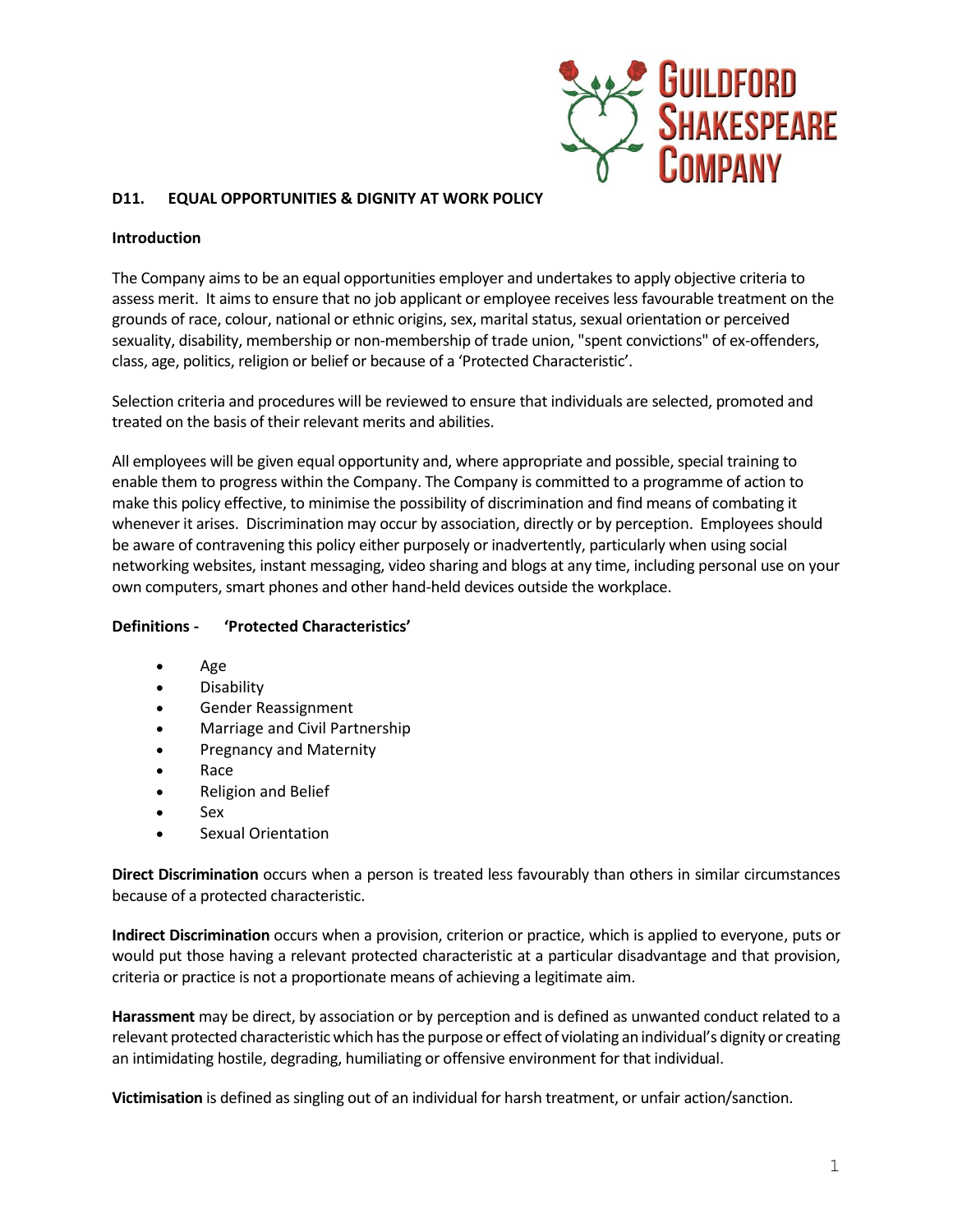

### **The Company's Responsibility as an Employer**

In order for the Equal Opportunities Policy to be fully effective, the responsibility for ensuring that its terms are adhered to will lie with the management. It is, however, the responsibility of each staff member actively to promote equality of opportunity within their own programmes and spheres of responsibility.

The Company will take disciplinary action against employees who are found to infringe its Equal Opportunities Policy.

## **What the Company expects from its Employees**

While the main responsibility for providing equal opportunity lies with the Company, individual employees at all levels have responsibilities too. Getting rid of discrimination depends on everyone's collaboration.

Employees should not harass, abuse or intimidate other employees on any grounds including those of race, colour, national or ethnic origins, sex, marital status, sexual orientation or perceived sexuality, disability, membership or non-membership of trade union, "spent convictions" of ex-offenders, class, age, politics, religion or belief or because of any protected characteristic.

Employees should co-operate with measures introduced by the Company to make sure there is equal opportunity and non-discrimination. Employees must not victimise individuals because they have made complaints or provided information about discrimination or harassment.

#### **Harassment**

The Company will not condone harassment of any employee within the Company whether these acts are committed by members of the public or by colleagues. Nor will the Company condone any acts of harassment by employees against members of the public.

Individuals suspected of harassment will be liable to disciplinary action which may lead to dismissal.

Any employee who is found to have discriminated against or harassed another employee in violation of this policy will be subject to disciplinary action under the Company's disciplinary procedure. Such behaviour may be treated as gross misconduct and could render the employee liable to summary dismissal. In addition, line managers who had knowledge that such discrimination or harassment had occurred in their departments but who had taken no action to eliminate it will also be subject to disciplinary action under the Company's disciplinary procedure.

#### **D12. SEXUAL HARASSMENT**

Unwanted/unwelcome sexual advances or promises/threats related to sexual activities will be considered as a serious offence under the disciplinary procedure. Such conduct includes both physical action and verbal comment of a sexual nature, independent of gender. It includes such action comment or conduct which is carried out and the effect of it violates dignity or creates an intimidating environment. The appropriate penalty for such an offence will be either a final written warning or dismissal.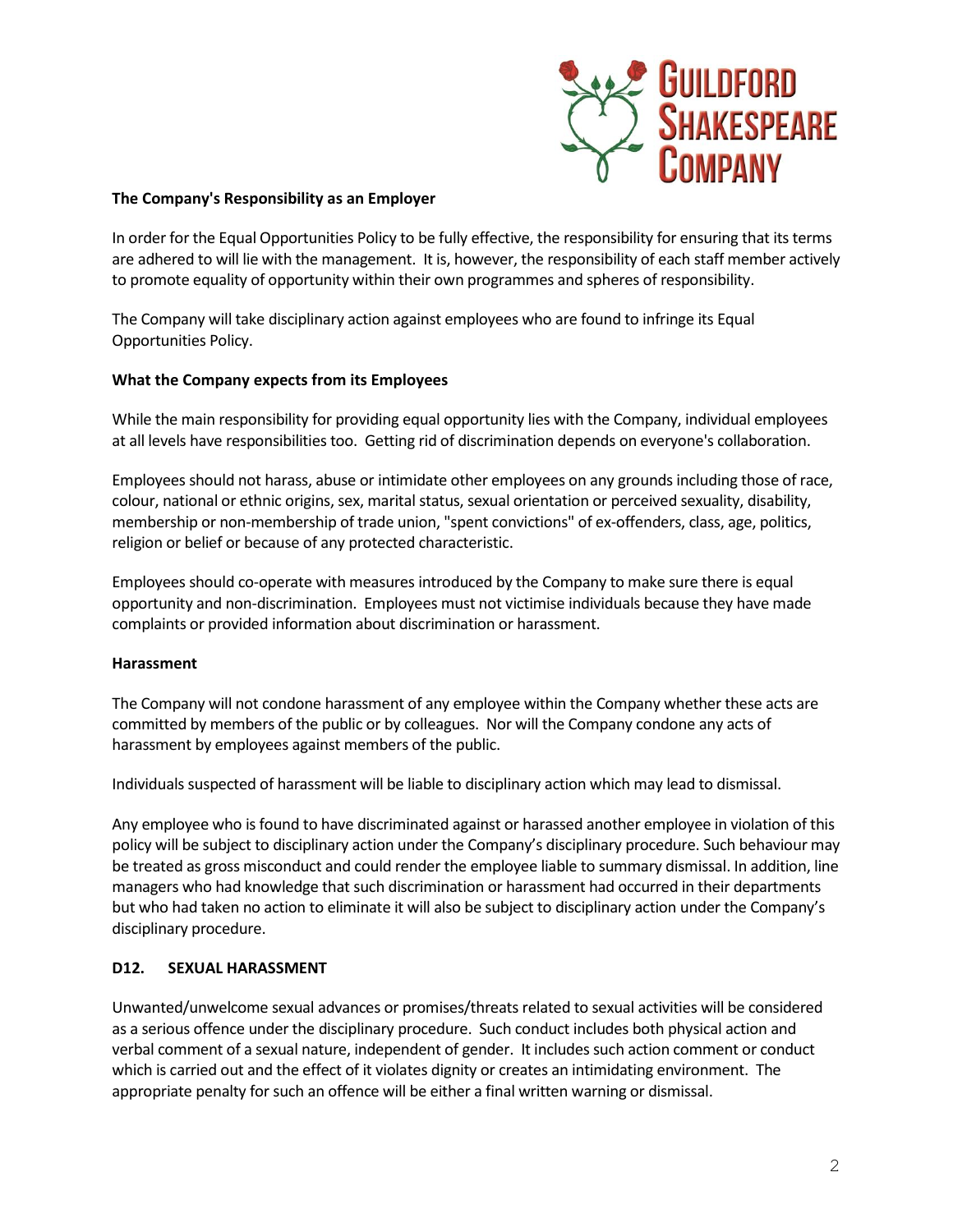

Any allegation of harassment will be dealt with seriously and confidentially and employees making such an allegation will be protected against victimisation.

# **D13. DISABILITY DISCRIMINATION POLICY**

The guidance in relation to Disability is intended only as a statement of policy, and it does not form part of the contract of employment or otherwise have contractual effect.

In line with the Equality Act 2010 it is the Company's policy not to discriminate against disabled persons whether in, or applying for, employment. To achieve this policy the following procedures must be applied:

- a. Job advertisements will provide equal opportunity to all applicants and will not discriminate in any way against disabled persons.
- b. Disabled applicants for employment will not be considered less favourably than those without disabilities, except where there is an intrinsic requirement or substantial reason preventing employment.
- c. Consideration will be given to making reasonable adjustments, where practicable, to the workplace and methods of working to accommodate disabled applicants.
- d. Appointments of disabled people will be made on the same terms and conditions as other comparable employees without disabilities.
- e. Disabled employees will be given equal opportunity in applications for training and promotion and will not be considered any less favourably because of their disability.

Consideration will be given to making reasonable adjustments, where practicable, to the workplace and to methods of working to accommodate disabled employees. In order to be able to do this, there is a responsibility on employees to make the Company aware if they have any impairments/conditions, which may constitute a disability under the terms of the Act.

Allegations of discrimination on the grounds of disability will be investigated and disciplinary action will be taken against anyone found to have acted in any way which is in breach of this policy.

## **D14. AGE EQUALITY**

The guidance in relation to Age Equality is intended only as a statement of policy, and it does not form part of the contract of employment or otherwise have contractual effect.

The Company will provide a working environment free from discrimination on the grounds of age and recognises the valuable contributions made by staff of all ages. The Company will not discriminate on the grounds of age in the way it recruits and selects staff. Advertisements will not state an age range, unless it is to take positive steps to welcome applications from older people, or younger people, where underrepresented.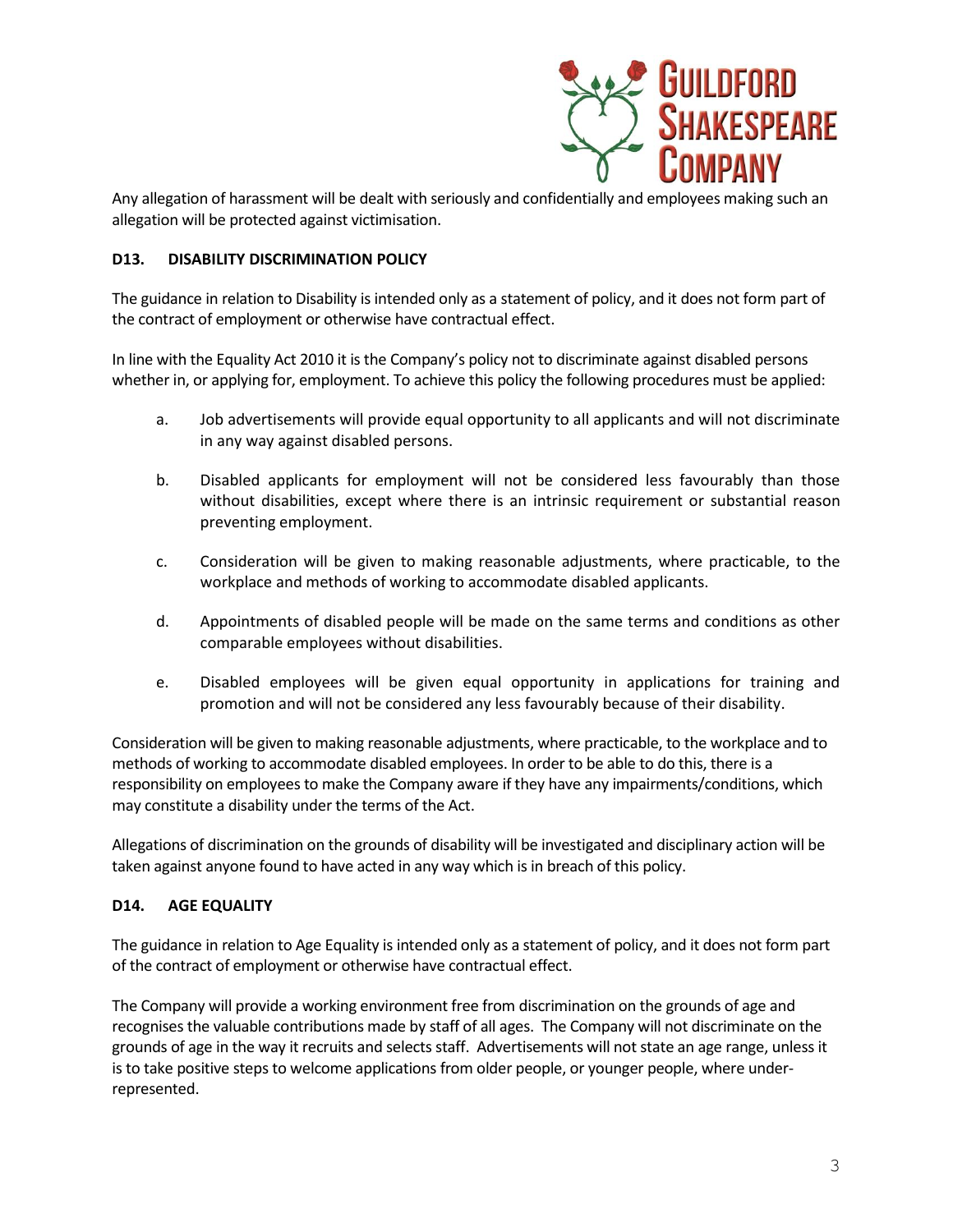

All those involved in selection processes, will be trained in equality principles. Dates of birth will only be used for monitoring purposes or to comply with any specific legal requirement or other external justifiable requirement.

In order not to discriminate against young workers, the Company will recognise skills and potential, as well as experience.

All instances of age discrimination or age harassment will be logged, and will be taken as seriously as any other discrimination claim. Age harassment is viewed as a serious offence and may lead to dismissal.

All employees shall have equal rights to training, promotion and other aspects of career development. Age will not be used to justify a failure to promote or train any employee.

The Company will ensure that there is no age discrimination in relation to dismissal of staff. In particular, if a redundancy situation occurs, the Company will ensure that age is not a factor in the selection of those to be made redundant.

All personnel are responsible for taking the lead in challenging discriminatory behaviour on the part of managers or staff and creating a positive, inclusive ethos.

You are responsible for ensuring that:

- i) You do not do anything that discriminates against anyone on the grounds of or because of their age;
- ii) Any acts of discrimination on the grounds of age are reported to a manager.

If, in the course of your work, you suffer age discrimination from members of the public, the Company will take appropriate action and provide appropriate support.

#### **D15. REPORTING COMPLAINTS**

This process is intended only as a statement of policy, and it does not form part of the contract of employment or otherwise have contractual effect.

All allegations of discrimination or harassment will be dealt with seriously, confidentially and speedily. The Company will not ignore or treat lightly grievances or complaints of discrimination or harassment from members of a particular race, colour, ethnic origin, nationality, national origin, religion or belief, sex, sexual orientation or age or from employees who have undergone gender reassignment, are married, have entered into a civil partnership or have a disability.

With cases of harassment, while the Company encourages employees who believe they are being harassed to notify the offender (by words or by conduct) that his or her behaviour is unwelcome, the Company also recognises that actual or perceived power and status disparities may make such confrontation impractical.

If you wish to make a complaint of discrimination or harassment, you should follow the following steps: